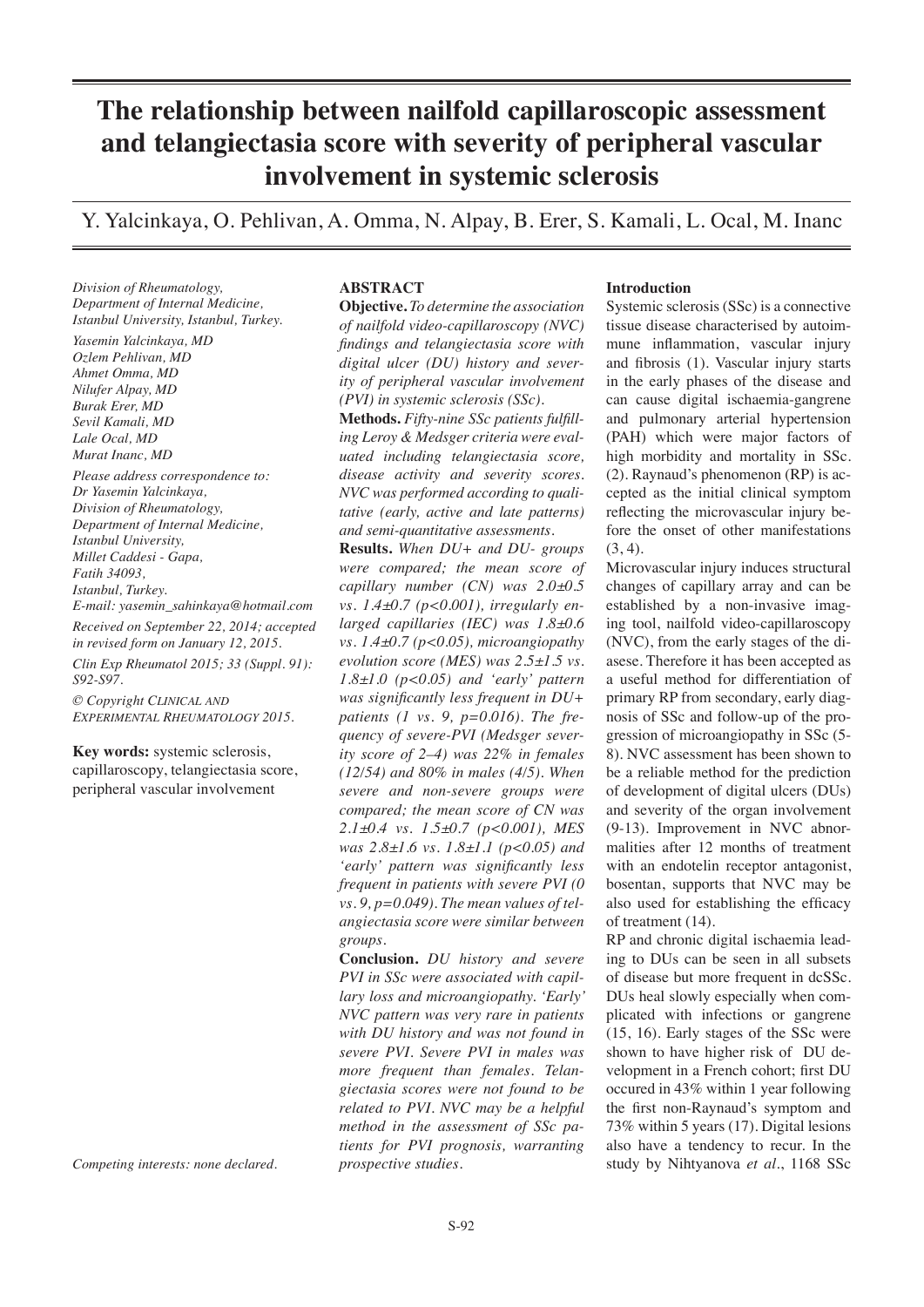patients analysed, 16.6% had at least one episode of DU and 12% hospitalised at least once for vasodilatory treatments during 18-month period (18).

Telangiectases are one of the most visible clinical manifestations of microvascular pathology composed of vasodilated post-capillary venules in the papillary and superficial reticular dermis of the skin without inflammatory changes (19). They may be found on hands, face, mucosa, limbs and trunk of both of two subgroups of SSc patients. In a study of Shah *et al.*, a significant correlation between number of telangiectases and pulmonary vascular disease-PAH was found, but association with other vascular manifestations like digital ulcers or gangrene could not be shown (20).

In this study we determine the association of NVC abnormalities and telangiectasia score (TS) with DU history and severity of peripheral vascular involvement (PVI) in SSc.

# **Patients and methods**

 A total of 59 SSc patients with non-RP symptom of <8 years (preferably <2 years) and fulfilling Leroy & Medsger classification criteria (21) were included into the study. Patients with age of <18, non-RP symptom of >8 years and not eligible for performing NVC were excluded. Demographics, onset of symptoms, organ involvement, treatment details, laboratory and imaging findings including serology, echocardiography, respiratory function tests, high-resolution computed tomography (HRCT) of chest were noted into a pre-defined protocol. TS (For each body area including face, hands, arms, chest and abdomen, back, legs and feet; telangiectases were scored as 0 if no telangiectasia was present, 1 if there were fewer than 10 telangiectases, 2 if there were 10 or more telangiectases, the total possible telangiectasia score was 22 (20), modified Rodnan skin score (MRSS), Valentine activity score (VAS) (different scores of 10 parameters, the total possible VAS score was 10) (22) and Medsger severity score (SS) [Score of 0 to 4 for 9 involvements, the total possible SS score was 36. PVI was scored as 0 if no RP or not requiring vasodilators, 1

if RP requiring vasodilators, 2 if digital pitting scars, 3 if DU, 4 if gangrene was present] (23) were evaluated simultaneously with NVC.

NVC was performed on all patients after 20 minutes of resting time period in a separate room with a constant temperature of 20–22°C by a video-capillaroscopy (Optilia, Mediscope-Digital Video Microscope). OptiPix (2010, Version:1.2.0) programme was used to store the images. The investigator (YY) who recruited patients into the study and evaluated medical records, performed NVC studies. After a drop of cedar oil on the nailfold, at least 2 representative images for each of second to fifth fingers of left and right hands were captured with the 200x optical probe. All images (16 images for 8 fingers) were stored and examined later by a second investigator (MI) under blinded conditions. Number of capillaries (CN), irregularly enlarged capillaries (IEC), giant capillaries (GC), microhaemorrhages (H), capillary ramifications (CR), capillary array disorganisation (CAD) and maximum capillary diameter were calculated per 1 millimeter (mm) area of the images.

Firstly, NVC assessed qualitatively. Sclerodermic NVC pattern (early or active or late pattern) was investigated and decided as follows: early NVC pattern, few giant capillaries (homogeneously enlarged loop with a diameter >50 μm), few capillary haemorrhages (dark mass due to haemosiderin deposit), regular capillary distribution and no significant loss of capillaries (at least 9–10 capillaries per linear mm counted at the distal row of the nailfold); active NVC pattern, frequent giant capillaries, frequent capillary haemorrhages, moderate loss of capillaries, mild disorganisation of the capillary architecture (irregular capillary distribution and orientation with respect to the nailfold along with shape heterogeneity of the loops), absent or mild ramified capillaries (branching, bushy or coiled capillary often originating from a single normal sized capillary); late NVC pattern, irregular enlargement of capillaries, few or absent giant capillaries and capillary haemorrhages, severe loss of capillaries with avascular areas, disorganisation of the normal capillary array, ramified/bushy capillaries (9). Secondly, NVC assessed semi-quantitatively and scoring of the capillary abnormalities (CN/IEC/GC/H/CR/CAD) (score:0–3) was performed as follows:  $0 =$  no changes,  $1 =$  less than 33% of capillary alterations/reduction,  $2 = 33-$ 66% of capillary alterations /reduction,  $3 =$  more than 66% of capillary alterations/reduction, per linear mm at the distal row of the nailfold. Microangiopathy evolution score (MES) was the sum of CN, CR and CAD scores. The mean score for each capillary abnormality was calculated from the average score of two images of 1 mm of each 8 digits  $(2<sup>nd</sup>, 3<sup>rd</sup>, 4<sup>th</sup>$  and  $5<sup>th</sup>$  fingers of both hands), added together, and then the final value divided by eight to obtain the score (10).

The study was approved by local ethics committee and informed consent was obtained from all participants.

For statistical analysis of the data 'SPSS version 16 for Windows' programme was used. Groups were compared with Pearson chi-square/Fisher's tests for categorical variables or student's *t-* and Mann Witney U-tests for continuous variables. Results were presented as mean ± standard deviation (±SD). *P*values less than 0.05 were considered significant. The distribution and median levels of NVC abnormalities and TS in patient groups according to DU history and severity of vascular involvement are summarised in boxplot graphics.

## **Results**

Demographics and clinical characteristics of SSc patients were summarised in Table I.

The mean age of the patients was 45.6 and 91.5% were females. The mean duration of RP, non-RP symptoms (NRP) and skin involvement were 6.1 $\pm$ 6.5, 3.1 $\pm$ 2.0 and 3.0 $\pm$ 2.0 years, respectively. Of the patients 34% were diffuse, 66% were limited cutaneous; 22% were anti-centromere(+) and  $49\%$ were anti-Scl70(+). Smoking habitus (active or ex-smoker) was 46%. RP (97%), gastrointestinal involvement (72%), telangiectases (58%), arthritis (49%) and DU (46%) were frequent manifestations in SSc cohort. Calcium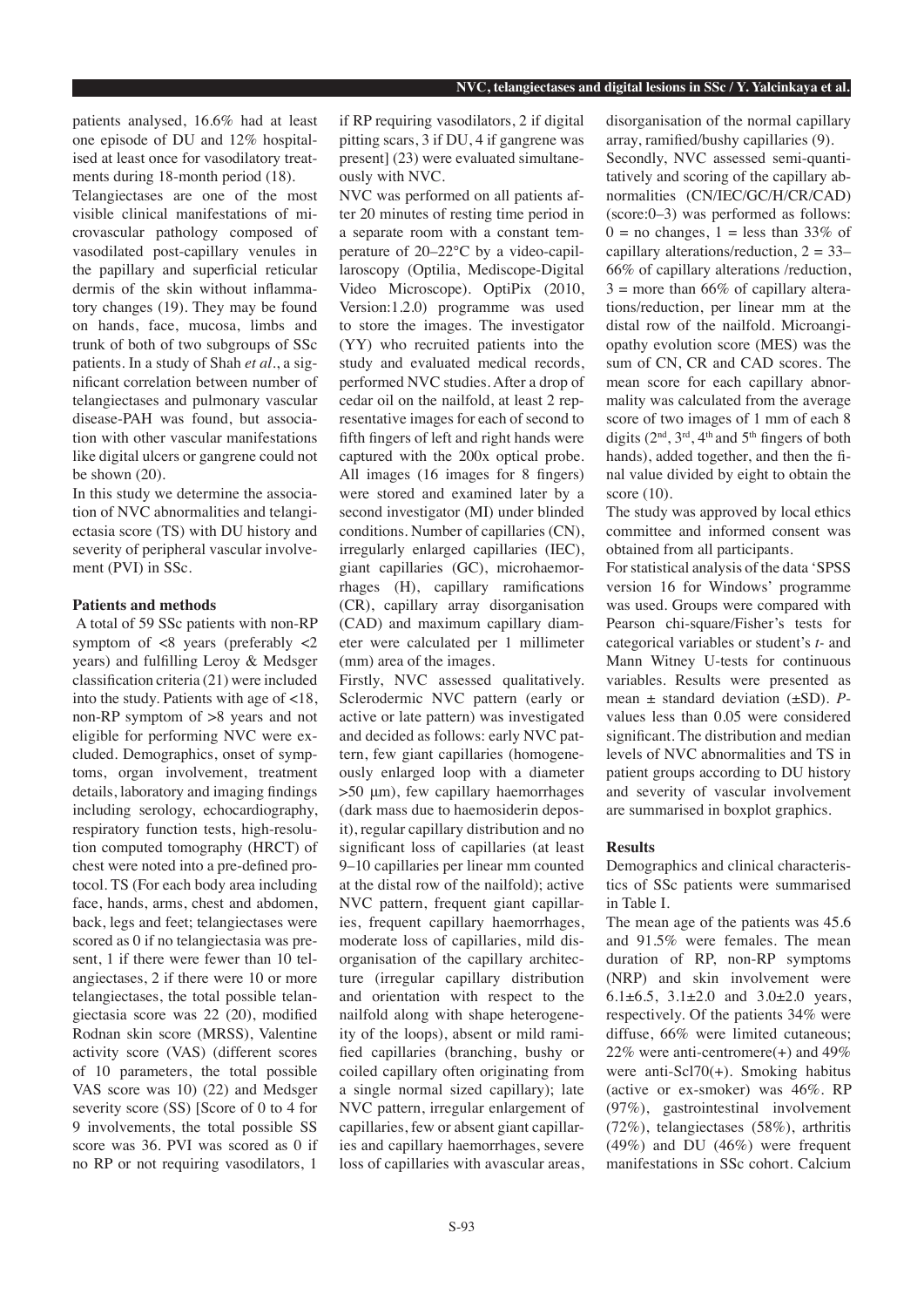#### **NVC, telangiectases and digital lesions in SSc / Y. Yalcinkaya et al.**

**Table I.** Demographics and characteristics of SSc patients.

|                                                     |                                          | SSc Patients $(n=59)$ |
|-----------------------------------------------------|------------------------------------------|-----------------------|
| Age (mean $\pm$ SD)                                 |                                          | $45.6 + 11.5$         |
| Female sex (n) $(\%)$                               |                                          | 54 (91%)              |
| Duration of RP (year) (mean $\pm$ SD)               |                                          | $6.1 + 6.5$           |
| Duration of non-RP symptom (year) (mean $\pm$ SD)   |                                          | $3.1 + 2.0$           |
| Duration of skin involvement (year) (mean $\pm$ SD) |                                          | $3.0 \pm 2.0$         |
| Smoking history(n) $(\%)$                           |                                          | 27 (46%)              |
| Skin                                                | Diffuse cutaneous SSc (dcSSc) (n) $(\%)$ | 20(34%)               |
| Involvement                                         | Limited cutaneous SSc (lcSSc) $(n)$ (%)  | 39 $(66\%)$           |
| Serology (n) $(\%)$                                 | $ANA (+)$                                | 54 (92%)              |
|                                                     | Anti-centromere $(+)$                    | 13(22%)               |
|                                                     | Anti-Scl $70 (+)$                        | 29 (49%)              |
| Organ(n) $(\%)$                                     | Raynaud's                                | 57 (97%)              |
| Involvement                                         | Digital ulcer history                    | 27 (46%)              |
|                                                     | Telangiectases                           | 34 (58%)              |
|                                                     | Arthritis                                | 29 (49%)              |
|                                                     | Renal crisis                             | 4(7%)                 |
|                                                     | Flexion contracture-t friction rubs      | $9-5(15-9%)$          |
|                                                     | Dysphagia-reflux-diarrhoea               | 43 (72%)              |
|                                                     | FVC<%80-DLCO<%80                         | 14-23 (24-39%)        |
|                                                     | Pulmonary fibrosis                       | 10(17%)               |
|                                                     | Pulmonary hypertension                   | 4(7%)                 |
| Treatment(n) $(\%)$                                 | No treatment (recent diagnosis)          | 11 $(19%)$            |
|                                                     | Calcium channel blockers-PPI             | 46-46 (78-78%)        |
|                                                     | Acetylsalicylic acid                     | 37(63%)               |
|                                                     | Ilioprost                                | 3(5%)                 |
|                                                     | Immunosuppressives                       | 36 $(61\%)$           |
|                                                     | Steroids                                 | 29 (49%)              |

**Table II.** NVC Patterns between different groups of peripheral vascular involvement.

|              | Peripheral vascular involvement |                         |                        |                            |  |
|--------------|---------------------------------|-------------------------|------------------------|----------------------------|--|
| NVC patterns | DU history+<br>$(n=27)$         | DU history-<br>$(n=32)$ | PVI-severe<br>$(n=16)$ | PVI-non-severe<br>$(n=43)$ |  |
| Early        | $1*$                            | 9                       | $0^*$                  | 10                         |  |
| Active       | 14                              | 16                      | 9                      | 21                         |  |
| Late         | 12                              |                         |                        | 12                         |  |
| Total        | 27                              | 32                      | 16                     | 43                         |  |
|              |                                 |                         |                        |                            |  |

\**p*<0.05, when DU+ and DU- groups were compared, when severe and non-severe PVI groups were compared with Chi-square tests.

**Table III.** Semi-quantitative scoring of NVC parameters between different groups of peripheral vascular involvement.

|                           |                                                    | Peripheral vascular involvement (PVI) |                                       |  |  |  |  |
|---------------------------|----------------------------------------------------|---------------------------------------|---------------------------------------|--|--|--|--|
| $DU$ history+<br>$(n=27)$ | DU history-<br>$(n=32)$                            | $(n=16)$                              | PVI-severe PVI-non-severe<br>$(n=43)$ |  |  |  |  |
|                           | $1.4 + 0.7$                                        | $2.1 + 0.4^{**}$                      | $1.5 + 0.7$                           |  |  |  |  |
|                           | $1.4 + 0.7$                                        | $1.6 + 0.6$                           | $1.6 + 0.7$                           |  |  |  |  |
|                           | $1.8 + 1.0$                                        | $2.8 + 1.6^*$                         | $1.8 + 1.1$                           |  |  |  |  |
|                           | $2.0 + 0.5^{**}$<br>$1.8 + 0.6^*$<br>$2.5 + 1.5^*$ |                                       |                                       |  |  |  |  |

\**p*<0.05, \*\**p*<0.001 when DU+ and DU- groups were compared, when severe and non-severe PVI groups were compared with Mann Whitney U and student's *t*-tests

channel blockers (78%), acetylsalicylic acid (63%) and ilioprost (5%) were the treatments for PVI (Table I).

When we compared the patients according to presence of DU history (DU+ or DU-); demographics, duration of symptoms, serology, organ involvements

and treatments were similar between groups. NVC patterns and semi-quantitative scoring of NVC parameters were summarised in Table II and Table III. Early NVC pattern was significantly less frequent in DU+ patients (1 *vs.* 9, *p*=0.016). Active and late patterns were frequent in all group but similar between DU+ and DU- patients. The mean scores of CN, IEC and MES were significantly higher in DU+ patients (2.0±0.5 *vs.* 1.4±0.7, *p*<0.001, 1.8±0.6 *vs.* 1.4±0.7, *p*=0.029 and 2.5±1.5 *vs.* 1.8±1.0, *p*=0.041, respectively).

Patients were grouped according to their current PVI status as severe  $(SS:2-4)$   $(n=16)$  or non-severe  $(SS:0-$ 1) (n=43). Demographics, duration of symptoms, serology, organ involvements and treatments were similar between groups. Severe PVI was found to be more frequent in males (4/5, 80% *vs.* 12/54, 22%, *p*=0.017). When we compared severe and non-severe PVI groups; early sclerodermic pattern was significantly less frequent in patients with severe PVI (0 *vs.* 9, *p*=0.049) (Table II). Active and late patterns were frequent but similar between groups. The mean scores of CN and MES were significantly higher in patients with severe-PVI ( 2.1±0.4 *vs.* 1.5±0.7, *p*<0.001 and 2.8±1.6 *vs.* 1.8±1.1, *p*=0.038) (Table III). Distribution and median levels of scores significantly different between groups according to DU history and severity of RP were summarised in Figure 1.

The mean values of TS was not statistically different between groups (Table IV; Fig. 2). TS was correlated only with duration of non-RP sypmtom (r=0.407, *p*=0.021) in DU- group.

The mean values of MRSS, VAS and SS were not statistically different between groups (Table IV; Fig. 2). In DU+ group; scores of ramification and disorganisation were correlated with activity and severity (r=0.396/*p*=0.041 and r=0.702/*p*<0.001, r=0.451 /*p*=0.018 and  $r=0.712/p<0.001$ , respectively), capillary loss and microangiopathy were correlated with severity (r=0.530/*p*=0.004 and r=0.611/*p*=0.001). In DU- group; scores of capillary loss, ramifications, disorganisation and microangiopathy were correlated with activity (r=0.427/ *p*=0.015, r=0.750/*p*<0.001, r=0.370/ *p*=0.037 and r=0.673/*p*<0.001) and scores of capillary loss, giants, ramification and microangiopathy were correlated with severity (r=0.400/*p*=0.023, r=0.357/*p*=0.045, r=0.779/*p*<0.001 and r=0.696/*p*<0.001).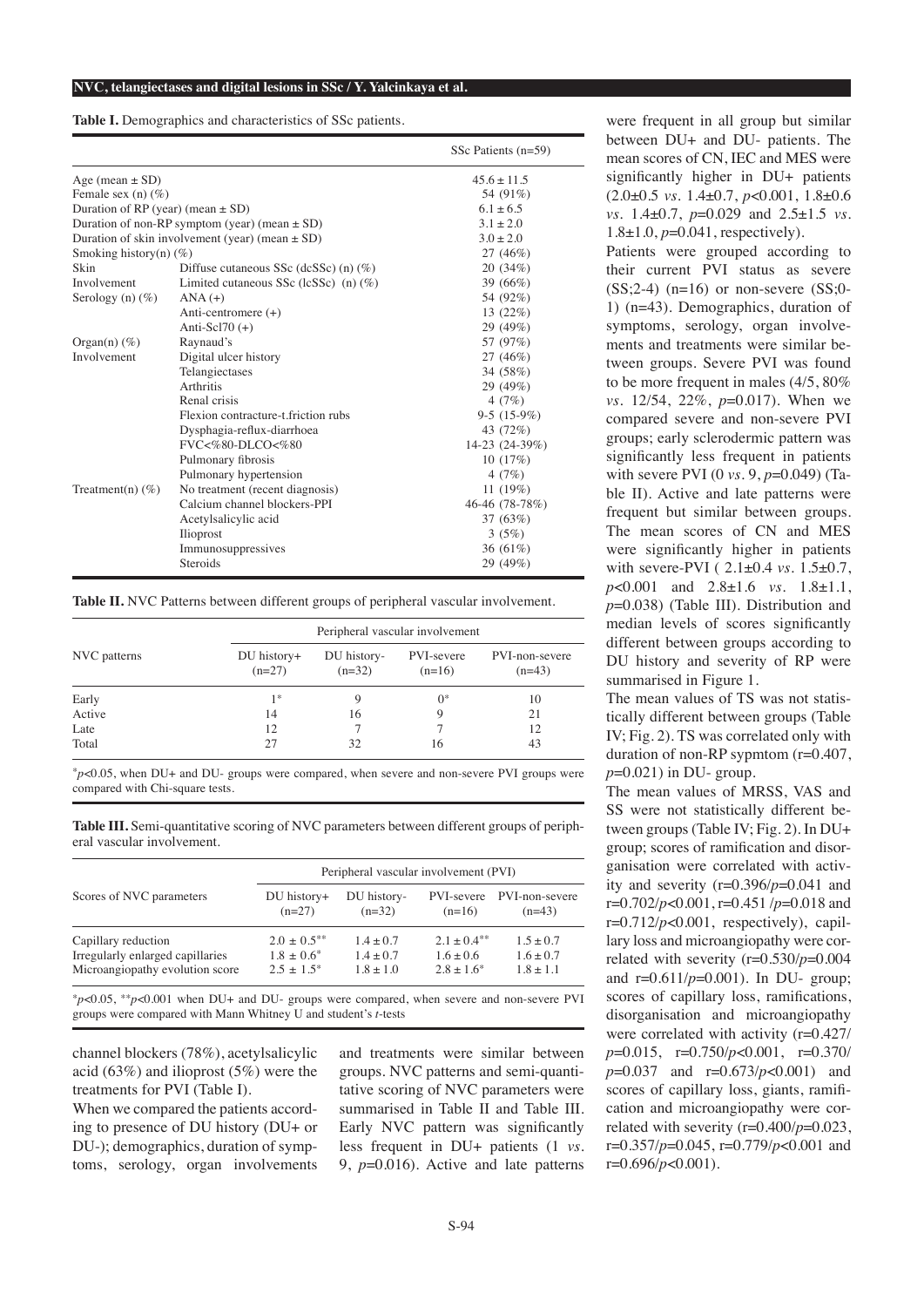## **NVC, telangiectases and digital lesions in SSc / Y. Yalcinkaya et al.**



**Fig. 1.** The distribution and median scores of NVC in groups according to presence of DU and severity of PVI.

**Fig. 2.** The distribution and median levels of telangiectasia score in groups according to presence of DU and severity of PVI.



# **Discussion**

In this prospective study, we evaluated the relationship between different microvascular manifestations of SSc; telangiectases, ischaemic digital lesions and capillaroscopic changes reflecting microangiopathy to identify the tools and/or markers for earlier approach. Early diagnosis and treatment

in SSc have to be the goal to prevent organ damage and progression in such a chronic disease with high morbidity and mortality. The period of the progression of RP to the skin and organ involvements was found to be varying 1.9 to 4.8 years in diffuse and limited cutaneous subgroups of SSc (24). The new classification criteria for SSc in-

Table IV. The mean values of Telangiectasia, Modified Rodnan Skin score (MRSS), Valentini Activity and Medsger Severity scores between different groups of peripheral vascular involvement.

|                                                    | Peripheral vascular involvement |                                |                                |          |                                         |                                                  |  |
|----------------------------------------------------|---------------------------------|--------------------------------|--------------------------------|----------|-----------------------------------------|--------------------------------------------------|--|
|                                                    | SS <sub>c</sub><br>$(n=59)$     | $DU+$<br>$(n=27)$              | DU-<br>$(n=32)$                |          | PVI-severe<br>$(n=16)$                  | PVI.<br>non-severe<br>$(n=43)$                   |  |
| Telangiectasia score                               | $2.3 \pm 3.5$                   | $2.7 + 4.7$                    | $1.9 \pm 2.1$                  | $p=0.78$ | $3.0 \pm 5.5$                           | 2.0 $\pm$ 2.4 p=0.85                             |  |
| <b>MRSS</b>                                        | $8.8 + 7.9$                     | $9.2 \pm 7.3$                  | $8.4 \pm 8.5$                  | $p=0.11$ | $9.9 \pm 9.1$                           | 8.3 $\pm$ 7.5 $p=0.69$                           |  |
| Valentini Activity score<br>Medsger Severity score | $1.5 + 2.1$<br>$4.6 \pm 2.7$    | $1.9 \pm 2.1$<br>$4.7 \pm 2.2$ | $1.2 \pm 2.0$<br>$4.5 \pm 3.0$ | $p=0.11$ | $2.1 \pm 2.4$<br>$p=0.09$ 5.1 $\pm$ 2.4 | $1.3 \pm 1.9$ $p=0.19$<br>$4.4 \pm 2.7$ $p=0.07$ |  |

cluded RP, DU, PAH, interstitial lung disease, telangiectasia, puffy fingers/ sclerodactily, specific antibodies and sclerodermic capillaroscopic patterns to capture early SSc and SSc without significant skin involvement to allow earlier approach (25).

DUs (46%) and telangiectases (58%) were frequent manifestations in our patient group as in reported large cohorts (26). Increasing number of DUs (especially  $\geq 3$ ) were found to have higher proportions of diffuse cutaneous involvement and lung fibrosis, more impairment in work and functional activities in SSc (27). SSc patients were grouped according to DU history and severity of current PVI, NVC was assessed qualitatively and semi-quantitatively. The frequency of severe PVI was higher in male patients (80% *vs.*  22%, *p*=0.017), who were represented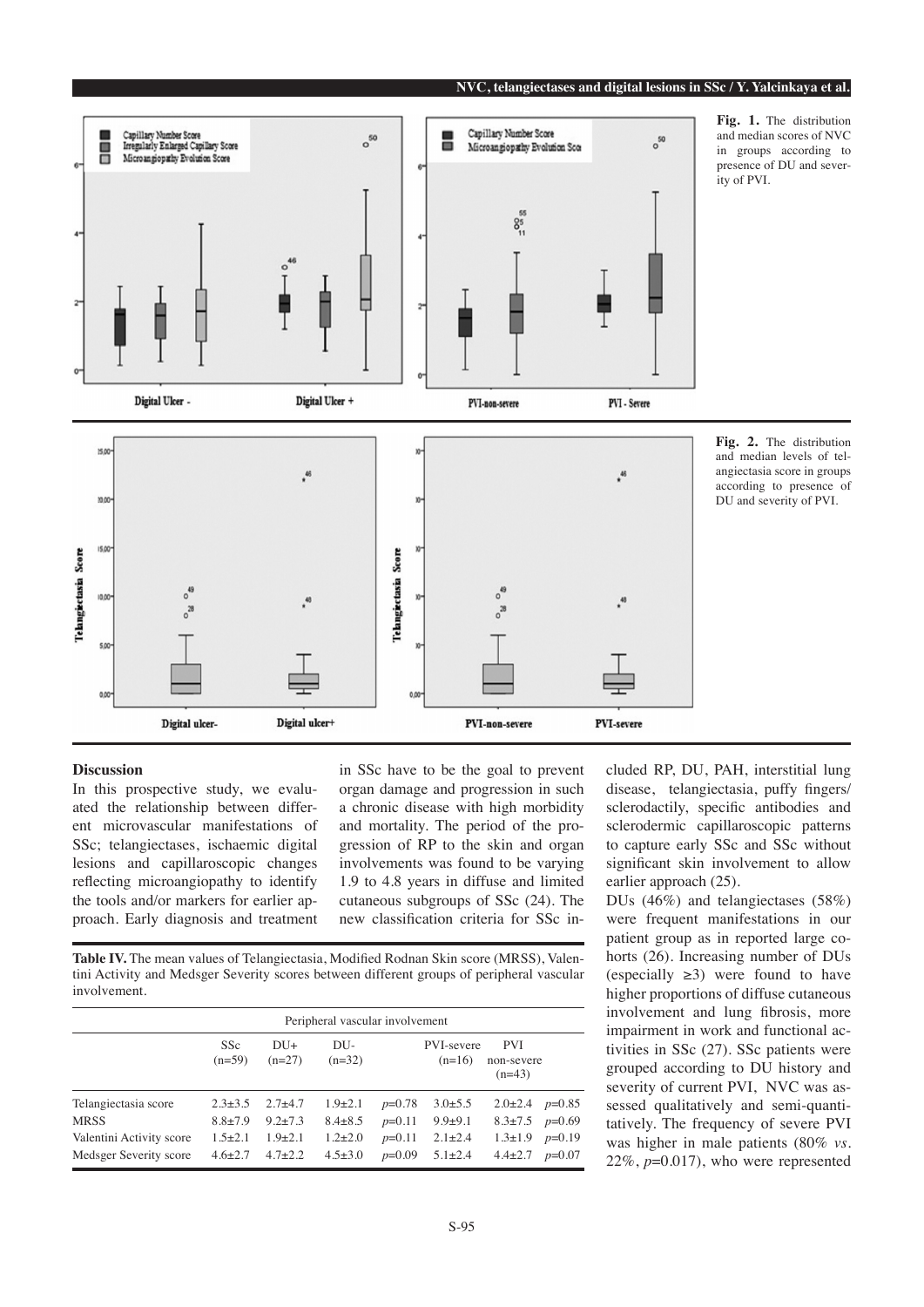with active DUs at time of diagnosis. Increased severity of peripheral vasculopathy in males has been reported previously in SSc (28).

When NVC patterns were evaluated in the subgroups; early sclerodermic pattern was significantly less frequent in patients with DU+ and severe PVI. 'Early' pattern was the less related pattern to the presence of DU and severe PVI, which was similar to reported qualitative NVC assessments before. Late sclerodermic pattern was found to have significant relationship with digital ulcers and other organ involvements. Active/late patterns were more frequent in the clusters with organ involvement and moderate/severe MRSS in a large SSc group of EUSTAR study (29). In the study by Smith *et al*; sclerodermic patterns were related with future severe PVI  $(p=0.003)$  and pulmonary (*p*=0.001) disease development at 18– 24.months. Worsening capillaroscopic patterns; early, active and late, were found to predict future PVI and pulmonary involvement when compared with normal pattern (odds ratios were 2.5, 6.4 and 16.1 for PVI and 2.3, 5.4 and 12.7 for pulmonary involvement, respectively) (13). Active/late patterns were associated with DU and severe-PVI in our cohort but we can not conclude about the predictive value of NVC for future DU and severity of PVI due to crosssectional design of our study.

Previously, NVC was used for the evaluation of the efficacy of treatment. Late sclerodermic patterns, including large avascular areas, severe capillary loss and capillary array disorganisation changed to active pattern with disappeared avascular areas and new microhaemorrhages, in seven patients at 12.month of bosentan treatment used for PAH (14). Another study with a small number of SSc patients reported some capillaroscopic changes after iloprost used for PVI (30). These studies revealed that transition of patterns can be observed by specific treatments. We could not identify any capillaroscopic changes related with treatment due to small number of patients treated with specific therapies for PVI and crosssectional study design.

The semi-quantitative scoring of NVC

parameters showed that the mean scores of CN and MES were higher in patients with DU+ (*p*<0.001 and *p*=0.041) and severe-PVI (*p*<0.001 and *p*=0.038). Score of capillary loss (CN) and microangiopathy were related with presence of DU and severity of PVI in our cohort. Different scoring methods of capillaroscopic parameters identifying scleroderma patterns were used to evaluate vascular disease in SSc. In the study evaluating the prediction of the onset of new DU by NVC, capillaroscopic skin ulcer risk index (CSURI) calculated with capillary numbers, giant capillary numbers and capillary diameter parameters, was found to have high specificity and sensitivity to predict the risk of DU (12). In another study by Riccieri *et al.*, it was reported that patients with PAH had frequently active or late patterns, NVC score of >1 and avascular area staging >1 (*p*=0.03,  $p=0.03$  and  $p=0.003$ , respectively) than those without PAH. In addition, these scores were found to be correlated with mean PAP levels (31). PAH was observed in only 4 patients of our study which was insufficient to analyse. Kayser C *et al.* studied the NVC abnormalities as a predictor of mortality in SSc and showed the association between increased risk of death with avascular score higher than 1.5 (HR:2.265). Survival rates at 1,5 and 10 years were found to be 97%, 86% and 59% in patients with avascular score higher than 1.5 and 97%, 97% and 91% in patients with avascular score  $\leq 1.5$ , respectively. This study revealed the decreased survival in patients with severe capillaroscopic changes analysed by semi-quantitative assesment of NVC (32).

Telangiectasia, a non-inflammatory microvascular change commonly seen in SSc, related to vascular injury and/ or inadequate vascular repair. In SSc, to study the relationship between telangiectases and the severity of PVI might be important because of possible common pathogenetic mechanisms. In the study of Ennis *et al.*, patients reporting telangiectases were shown to be more likely to have severe digital ischaemia than those not (33). A score described for evaluating telangiectases, telangiectasia score (TS) in the study of

Shah, et al., was found to be associated with the presence of pulmonary vascular disease (20). In this study, TS was correlated with only duration of non-Raynaud sypmtom in patients without DU history. We did not find any relation between TS with positivity of DU or severity of PVI.

Scores of certain capillaroscopic abnormalities including ramification and disorganisation significantly correlated with disease activity and severity. Capillary loss and microangiopathy correlated with only disease severity in the DU+ group. Scores of capillary loss, ramification and microangiopathy significantly correlated with disease activity and severity even in patients without a history of DU confirmed that these parameters should be carefully evaluated in follow-up period to recognise the patients with higher risk of developing severe SSc.

There are limitations of our study that should be mentioned. This is a crosssectional study in a relatively small group of SSc patients and a longitudinal follow-up to evaluate the progress of peripheral vascular and other involvements by NVC is necessary. We did not perform any analysis according to number DUs. For this study, interobserver aggreement for the analysis of capillaroscopic parameters have not been evaluated by statistical analysis rather we have decided on the final scoring by consensus.

In conclusion; in this study we evaluated the relationship between telangiectases, ischaemic digital lesions and capillaroscopic changes reflecting microangiopathy in SSc patients with relatively early disease. Severe PVI in males was more frequent than females. 'Early' NVC pattern was very rare in patients with DU history and was not found in patients with severe PVI. DU history and severe PVI were associated with capillary loss and microangiopathy. Correlations between severe capillaroscopic changes such as capillary loss, ramifications and microangiopathy with disease activity and severity in all patients with or without peripheral vascular involvement show that NVC abnormalities may help clinicians to predict the patients with higher risk of